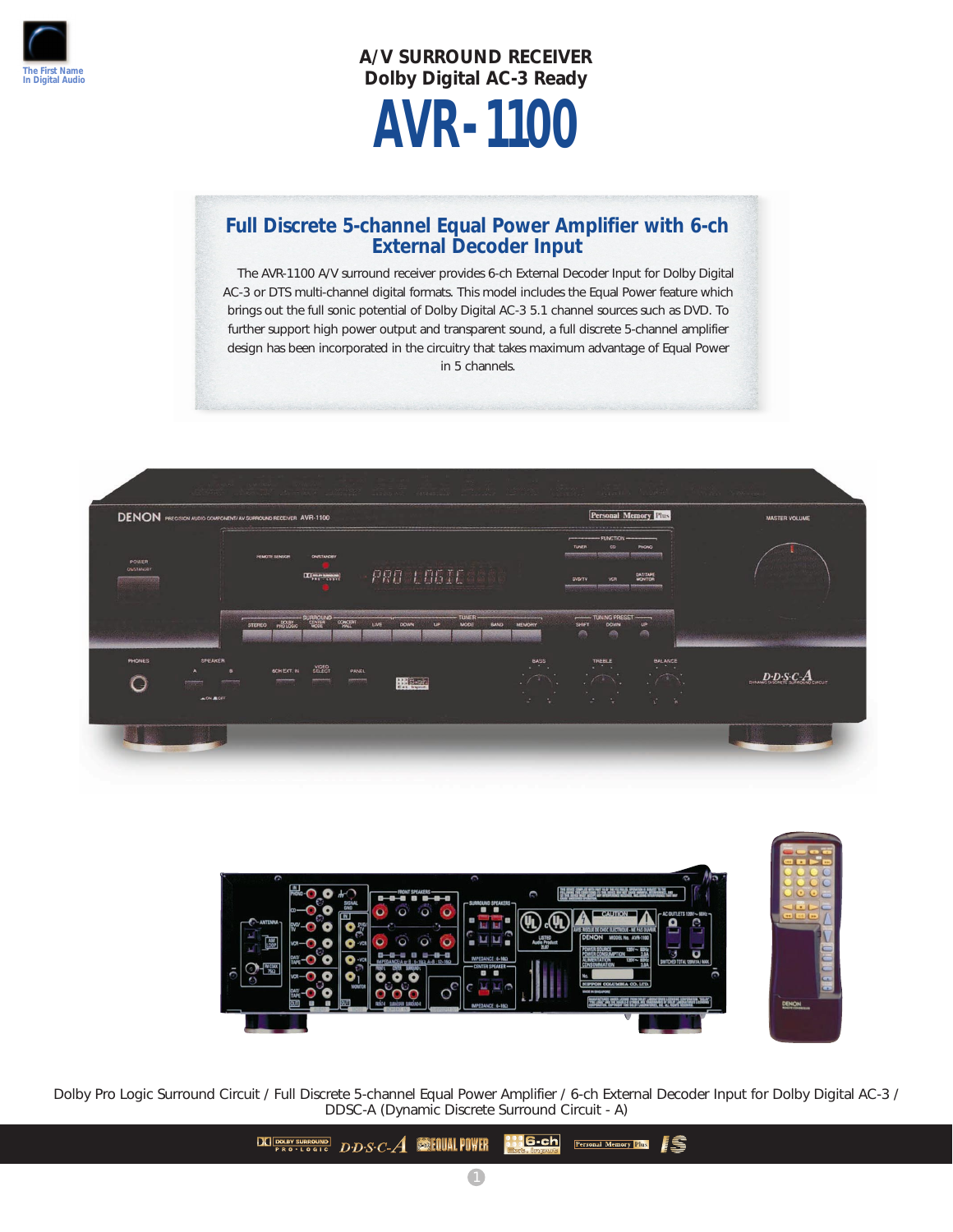

### **Full Discrete 5-channel Equal Power Amplifier**

The AVR-1100 offers full discrete 5-channel power amplifier to support the dynamic performance of the Dolby Digital AC-3 sound signal from DVD. All channels have equal power output---55 watts per channel and are configured as independent monaural amplifiers. This construction enables these models to produce a dynamic realism through their high-current capability and to recreate a nuanced surround sound effect via superior channel separation.

#### **6-channel External Decoder Input**

The AVR-1100 is equipped with a 6-ch external decoder input. You can connect an external Dolby Digital AC-3 decoder, or a DVD player which already includes the Dolby digital AC-3 decoder. Or you can use this input to accommodate a high quality multi-channel format like DTS or MPEG.

#### **Dynamic Discrete Surround Circuit-A**

The Dynamic Discrete Surround Circuit-A (DDSC-A) is a technology advancement delivering greater clarity and fidelity during surround sound playback.

It prevents mutual interference among circuits and improves overall sound quality. With DDSC-A, the main signals of the Front and Center channels are processed in their original analog form in order to preserve the high dynamic range of the sound. The Effect signals for the Surround (Rear) channels are processed digitally. Both analog and digital sections have been completely separated to ensure clear sound and surround channel steering.



#### **Functions for Easy Operation**

**Personal Memory Plus System Remote Controller**

The AVR-1100's Remote Controller will operate any DENON CD player and cassette deck you have connected to the unit. In addition, the pre-memory function contains most of the commands needed to operate a non-DENON VDP, TV and VCR. Just enter the name of the manufacturer, and the controller is ready for use.

The buttons on the remote controller are fashioned such that different shapes and colors provide quick recognition for easy operation.

#### **Subwoofer Level Control in 6-channel Mode Last Function Memory Power On/Off Switching by Remote Controller**

#### **Frequency Synthesis Tuning**

40-Station AM/FM Random Preset Memory Tuning / Auto Preset Memory (FM only) Last-Channel-Tuned Memory

## **Other Features**

**Video Select Function**

The AVR-1100's Video Select function lets you select a video signal independently of the selected audio source. PRE OUT terminals for Mono (subwoofer) / A-B speaker switching / Binding-type speaker terminals (front) 2 Surround Modes (CONCERT HALL, LIVE) / Video Select / Tone Control / Large, Easy-to-Read FL Display

#### **Input/Output Terminals for Every A/V System**

**Audio Inputs/Outputs**

**7 Analog inputs** PHONO, CD, TUNER, DVD/TV, VCR, DAT/TAPE and 6-channel External Decoder Input **2 Analog PRE OUT Terminals** VCR, DAT/TAPE **1 Analog REC OUT Terminal SUBWOOFFR** 

**Video Inputs 2 Video inputs** VCR, DVD/TV **2 Video outputs** VCR, MONITOR

2